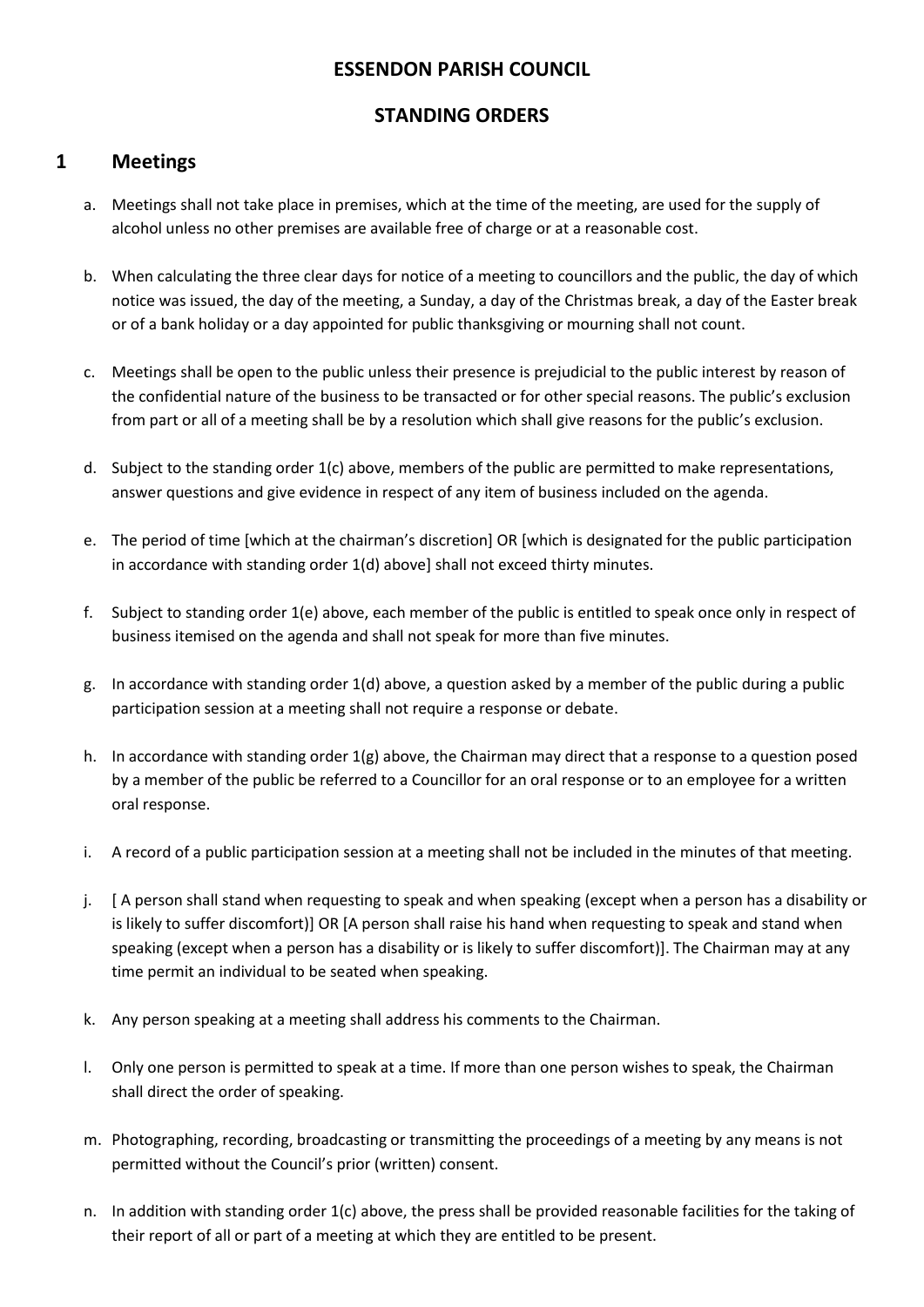- o. Subject to standing orders which indicate otherwise, anything authorised or required to be done by, to or before the Chairman may in his absence be done by, to or before the Vice-Chairman (if any).
- p. The Chairman, if present, shall preside at a meeting. If the Chairman is absent from a meeting, the Vice-Chairman, if present, shall preside. If both the Chairman and the Vice-Chairman are absent from a meeting, a Councillor as chosen by the Councillors present at the meeting shall preside at the meeting.
- q. Subject to model standing order 1(y) below, all questions at a meeting shall be decided by a majority of the Councillors present and voting thereon.
- r. The Chairman may give an original vote to any matter put to the vote, and in the case of an equality of votes may exercise his casting vote whether he gave an original vote. *(See also standing orders 2 (i) and (j) below.)*
- s. Unless standing orders provide otherwise, voting on any question shall be by a show of hands. At the request of a Councillor, the voting on any question shall be recorded so as to show whether each Councillor present and voting gave his vote for or against that question. Such a request shall be made before moving on the next item of business on the agenda.
- t. The minutes of a meeting shall record the names of Councillors present and absent.
- u. If prior to a meeting, a Councillor has submitted reasons for his absence at the meeting which is then approved by a resolution, such resolution shall be recorded in the minutes of the meeting at which the approval was given.
- v. The code of conduct adopted by the Council shall apply to Councillors in respect of the entire meeting.
- w. An interest arising from the code of conduct adopted by the Council, the existence and nature of which is required to be disclosed by a Councillor at a meeting shall be recorded in the minutes. *(See also standing orders 7 and 8 below.)*
- x. No business may be transacted at a meeting unless at least one third of the whole number of members of the Council are present and in no case shall the quorum of a meeting be less than three.
- y. If a meeting is or becomes inquorate no business shall be transacted and the meeting shall be adjourned. Any outstanding business of a meeting so adjourned shall be transacted at a following meeting.
- z. Meetings shall not exceed a period of two and a half hours.

## **2 Ordinary Council meetings**

*See also standing order 1 above*

- a. In an election year, the annual meeting of the Council shall be held on or within fourteen days following the day on which the new Councillors elected take office.
- b. In a year which is not an election year, the annual meeting of a Council shall be held on such day in May as the Council may direct.
- c. If no other time is fixed, the annual meeting of the Council shall take place at 6pm.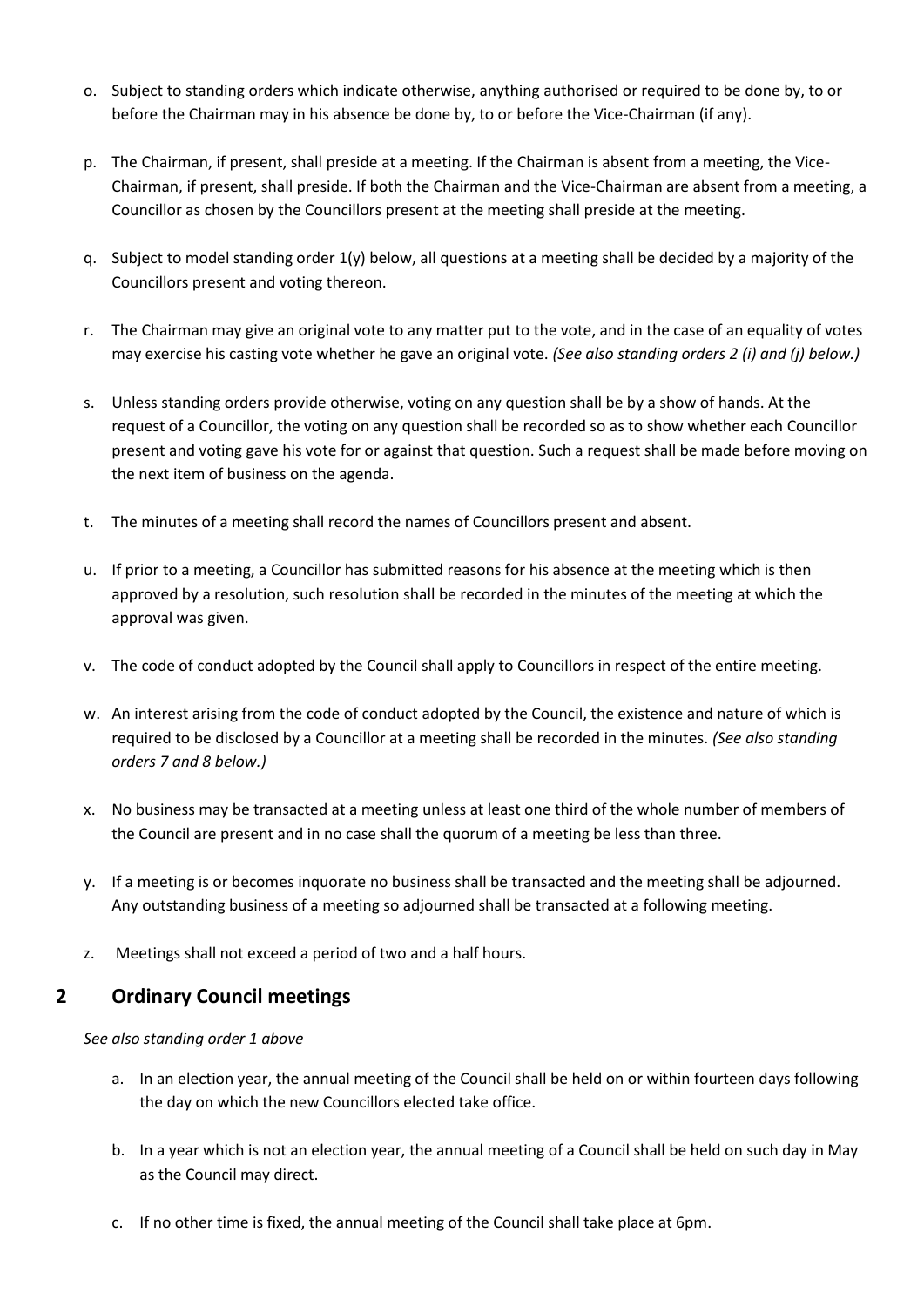- d. *(England)* In addition to the annual meeting of the Council, at least three other ordinary meetings shall be held in each year on such dates and times as the Council directs.
- e. The election of the Chairman and Vice-Chairman (if any) of the Council shall be the first business completed at the annual meeting of the Council.
- f. The Chairman of the Council, unless he has resigned or becomes disqualified, shall continue in office and preside at the annual meeting until his successor is elected at the next annual meeting of the Council.
- g. The Vice-Chairman of the Council, if any, unless he resigns or becomes disqualified, shall hold office until immediately after the election of the Chairman of the Council at the next annual meeting.
- h. In an election year, if the current Chairman of the Council has not been re-elected as a member of the Council, he shall preside at the meeting until a successor Chairman of the Council has been elected. The current Chairman of the Council shall not have an original vote in respect of the election of the new Chairman of the Council but must give a casting vote in the case of an equality of votes.
- i. In an election year, if the current Chairman of the Council has been re-elected as a member of the Council, he shall preside at the meeting until a new Chairman of the Council has been elected. He may exercise an original vote in respect of the election of the new Chairman of the Council and must give a casting vote in the case of an equality of votes.
- j. Following the election of the Chairman of the Council and Vice-Chairman (if any) of the Council at the annual meeting of the Council, the order of business shall be as follows.
	- i. In an election year, delivery by Councillors of their declarations of acceptance of office.
	- ii. Confirmation of the accuracy of the minutes of the last meeting of the Council and to receive and note minutes of and/or to determine recommendations made by committees.
	- iii. Review of delegation arrangements to committees, sub-committees, employees and other local authorities.
	- iv. Review of the terms of references for committees.
	- v. Receipt of nominations to existing committees.
	- vi. Appointment to any new committees, confirmation of the terms of reference, the number of members (including, if appropriate, substitute Councillors) and receipt of nominations to them.
	- vii. Review and adoption of appropriate standing orders and financial regulations.
- viii. Review of arrangements, including any charters, with other local authorities and review of contributions made to expenditure incurred by other local authorities.
- ix. Review of representation on or work with external bodies and arrangements for reporting back.
- x. *(England)* In a year of elections, if a Council's period of eligibility to exercise the power of well being expired the day before the annual meeting, to review and make arrangements to reaffirm eligibility.
- xi. Review of inventory of land and assets including buildings and office equipment.
- xii. Review and confirmation of arrangements for insurance cover in respect of all insured risks.
- xiii. Review of the Council's and/or employees' memberships of other bodies.
- xiv. Establishing or reviewing the Council's complaints procedure.
- xv. Establishing or reviewing the Council's procedures for handling requests made under the Freedom of Information Act 2000 and the Data Protection Act 1998.
- xvi. Establishing or reviewing the Council's policy for dealing with the press/media.
- xvii. Setting the dates, times and place of ordinary meetings of the full Council for the year ahead.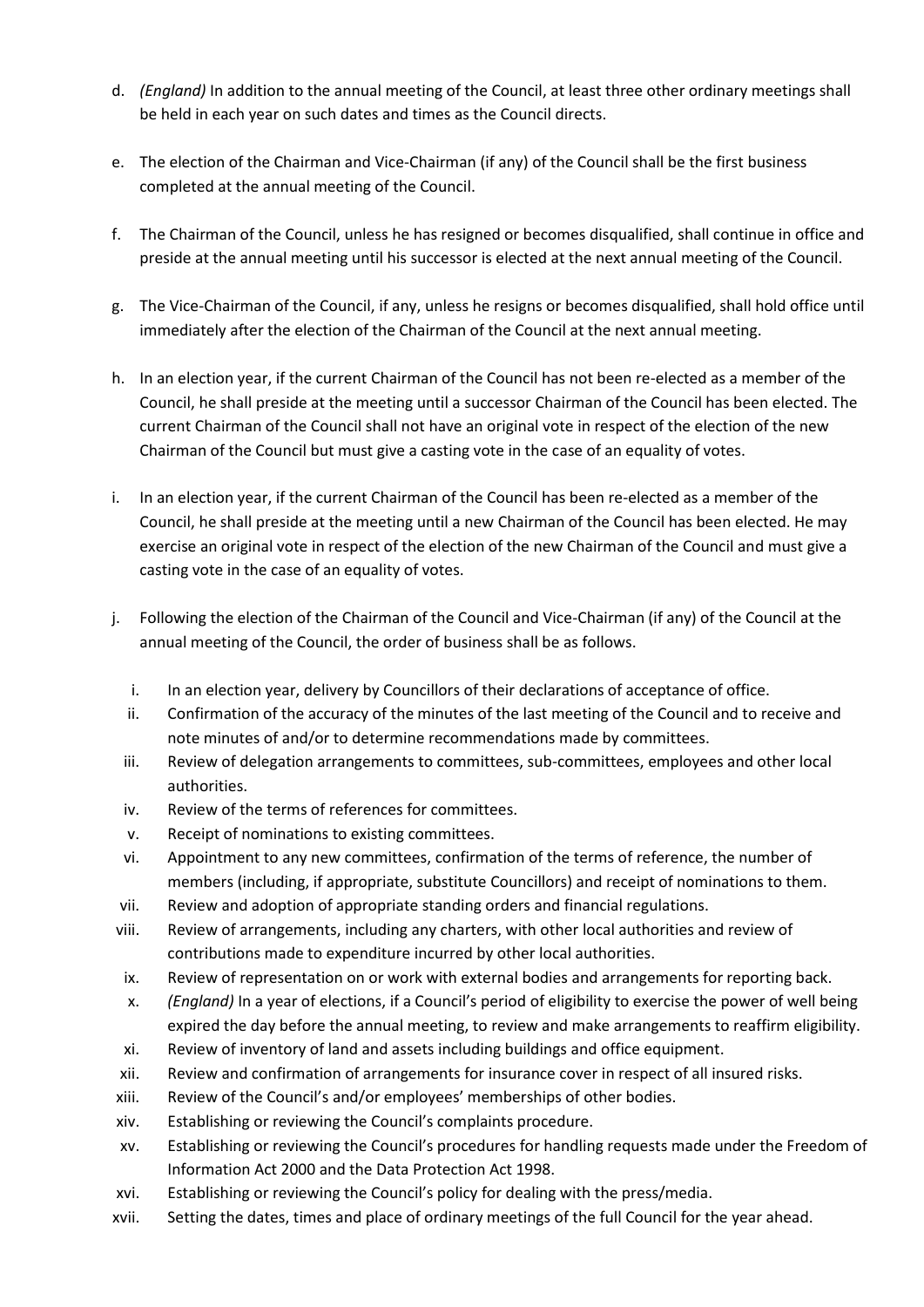## **3 Proper Officer**

- a. The Council's Proper Officer shall be either (i) the clerk or such other employee as may be nominated by the Council from time to time or(ii) such other employee appointed by the Council to undertake the role of Proper Officer during the Proper Officer's absence. The Proper Officer and the employee appointed to act as such during the Proper Officer's absence shall fulfil the duties assigned to the Proper Officer in standing orders.
- b. The Council's Proper Officer shall do the following.
	- i. [Sign and serve on Councillors by delivering or post at their residences a summons confirming the time, date, venue and agenda of a meeting of the Council and a meeting of a committee and subcommittee at least three clear days before the meeting.] OR

[Upon the Council having first resolved that service of summons on Councillors confirming the time, date, venue and agenda for a meeting by delivering or post at their residences at least three clear days before a meeting is not expedient, electronically serve on Councillors a summons confirming the time, date, venue and the agenda of a meeting of the Council and a meeting of the committee and a sub-committee at least three clear days before the meeting provided any such email contains the electronic signature and title of the Proper Officer.]

- ii. Give public notice of the time, date, venue and agenda at least three clear days before a meeting of the Council or a meeting of a committee or a sub-committee (provided that the public notice with agenda of an extraordinary meeting of the Council convened by the Councillors is signed by them.)
- iii. Subject to standing orders 4(a)-(e) below, include in the agenda all motions in the order received unless a Councillor has given written notice at least three days before the meeting confirming his withdrawal of it.
- iv. Convene a meeting of full Council for the election of a new Chairman of the Council, occasioned by a causal vacancy in his office, in accordance with standing order [3(b)i] OR [3(b)ii] above.
- v. Make available for inspection the minutes of the meetings.
- vi. Receive and retain copies of byelaws made by other local authorities.
- vii. Receive and retain declarations of acceptance of office from Councillors.
- viii. Retain a copy of every Councillor's register of interests and any changes to it and keep copies of the same available for inspection.
- ix. Keep proper records required before and after the meetings.
- x. Process all requests made under the Freedom of Information Act 2000 and Data Protection Act 1998, in accordance with and subject to the Council's procedures relating to the same.
- xi. Receive and send general correspondence and notices on behalf of the Council except where there is a resolution to the contrary.
- xii. Manage the organisation, storage of and access to information held by the Council in paper and electronic form.
- *xiii.* Arrange for legal deeds [to be sealed using the Council's common seal] OR [to be signed by two Councillors] and witnessed *(See also model standing orders 14(a) and (b).)*
- xiv. Arrange for the prompt authorisation, approval, and instruction regarding any payments to be made by the Council in accordance with the Council's financial regulations.
- xv. Record every planning application notified to the Council and the Council's response to the local planning authority.
- xvi. Refer a planning application received by the Council to the [Chairman or in his absence the Vice-Chairman of the Council] within two working days of receipt to facilitate an extraordinary meeting if the nature of a planning application requires consideration before the next ordinary meeting of the Council.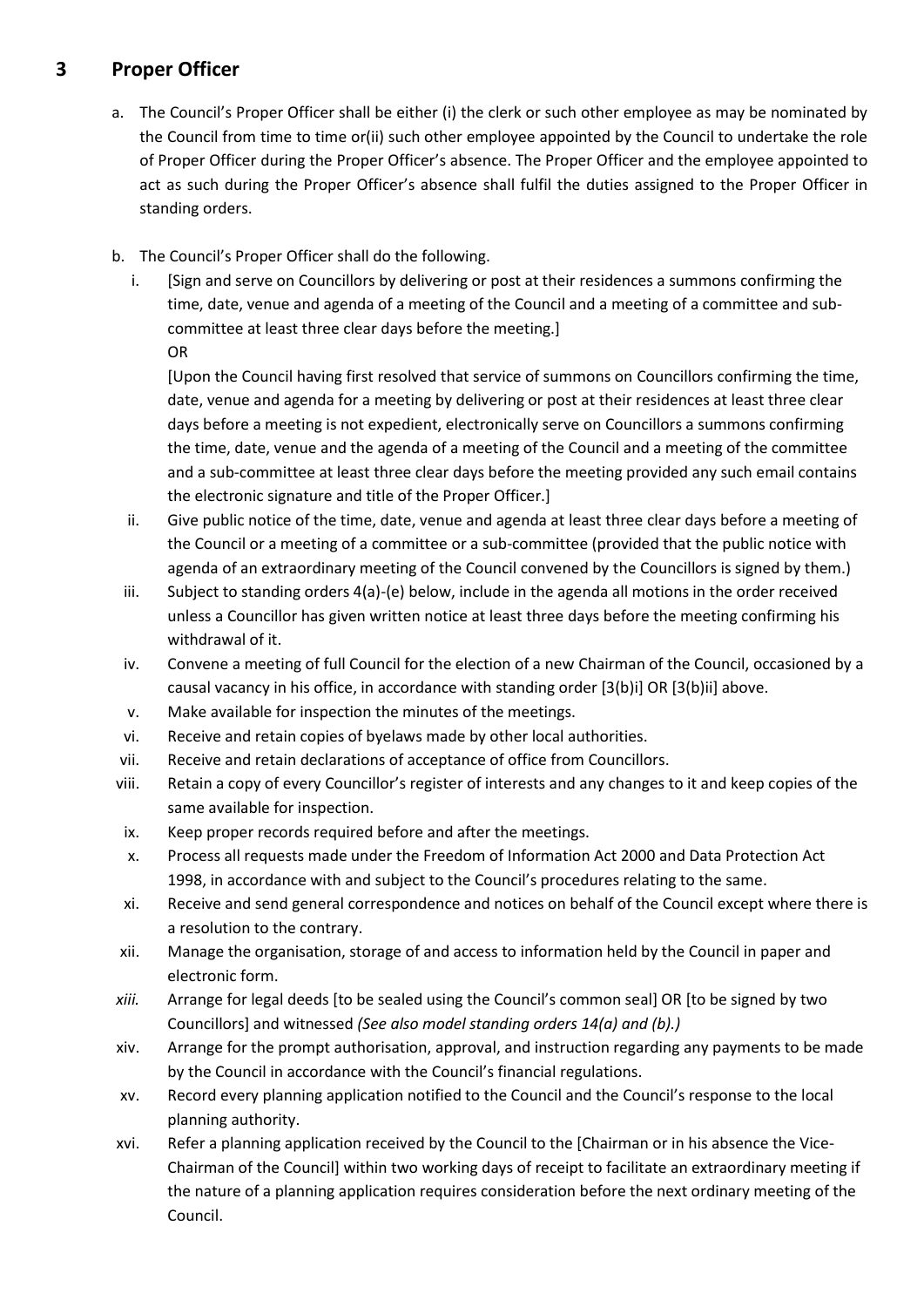- xvii. Retain custody of the seal of the Council (if any) which shall not be used without a resolution to that effect.
- xviii. Action or undertake activity or responsibilities instructed by resolution or contained in standing orders.

## **4 Motions requiring written notice**

- a. In accordance with standing order 3(b)(iii) above, no motion may be moved at a meeting unless it is included in the agenda and the mover has given written notice of its wording to the Council's Proper Officer at least seven clear days before the next meeting.
- b. The Proper Officer may, before including a motion in the agenda received in accordance with standing order 4(a) above, correct obvious grammatical or typographical errors in the wording of the motion.
- c. If the Proper Officer considers the wording of a motion received in accordance with standing order 4(a) above is not clear in meaning, the motion shall be rejected until the mover of the motion resubmits it in writing to the Proper Officer in clear and certain language at least three clear days before the meeting.
- d. If the wording or nature of a proposed motion is considered unlawful or improper, the Proper Officer shall consult with the Chairman of the forthcoming meeting or, as the case may be, the Councillors who have convened the meeting, to consider whether the motion shall be included or rejected in the agenda.
- e. Having consulted the Chairman or Councillors pursuant to standing order 4(d) above, the decision of the Proper Officer as to whether or not to include the motion in the agenda shall be final.
- f. Notice of every motion received in accordance with the Council's standing orders shall be numbered in the order received and shall be entered in a book, which shall be open to inspection by all Councillors.
- g. Every motion rejected in accordance with the Council's standing orders shall be duly recorded with a note by the Proper Officer giving reasons for its rejection in a book for that purpose, which shall be open to inspection by all Councillors.
- h. Every motion and resolution shall relate to the Council's statutory functions, powers and lawful obligations or shall relate to an issue which specifically affects the Council's area or its residents.

## **5 Motions not requiring written notice**

- a. Motions in respect of the following matters may be moved without written notice.
	- i. To appoint a person to preside at a meeting.
	- ii. To approve the absences of Councillors.
	- iii. To approve the accuracy of the minutes of the previous meeting.
	- iv. To correct an inaccuracy in the minutes from the previous meeting.
	- v. To dispose of business, if any, remaining from the last meeting.
	- vi. To alter the order of business on the agenda for reasons of urgency or expedience.
	- vii. To proceed to the next business on the agenda.
	- viii. To close or adjourn debate.
	- ix. To refer by formal delegation a matter to a committee or to a sub-committee or an employee.
	- x. To appoint a committee or sub-committee or any Councillors (including substitutes) thereto.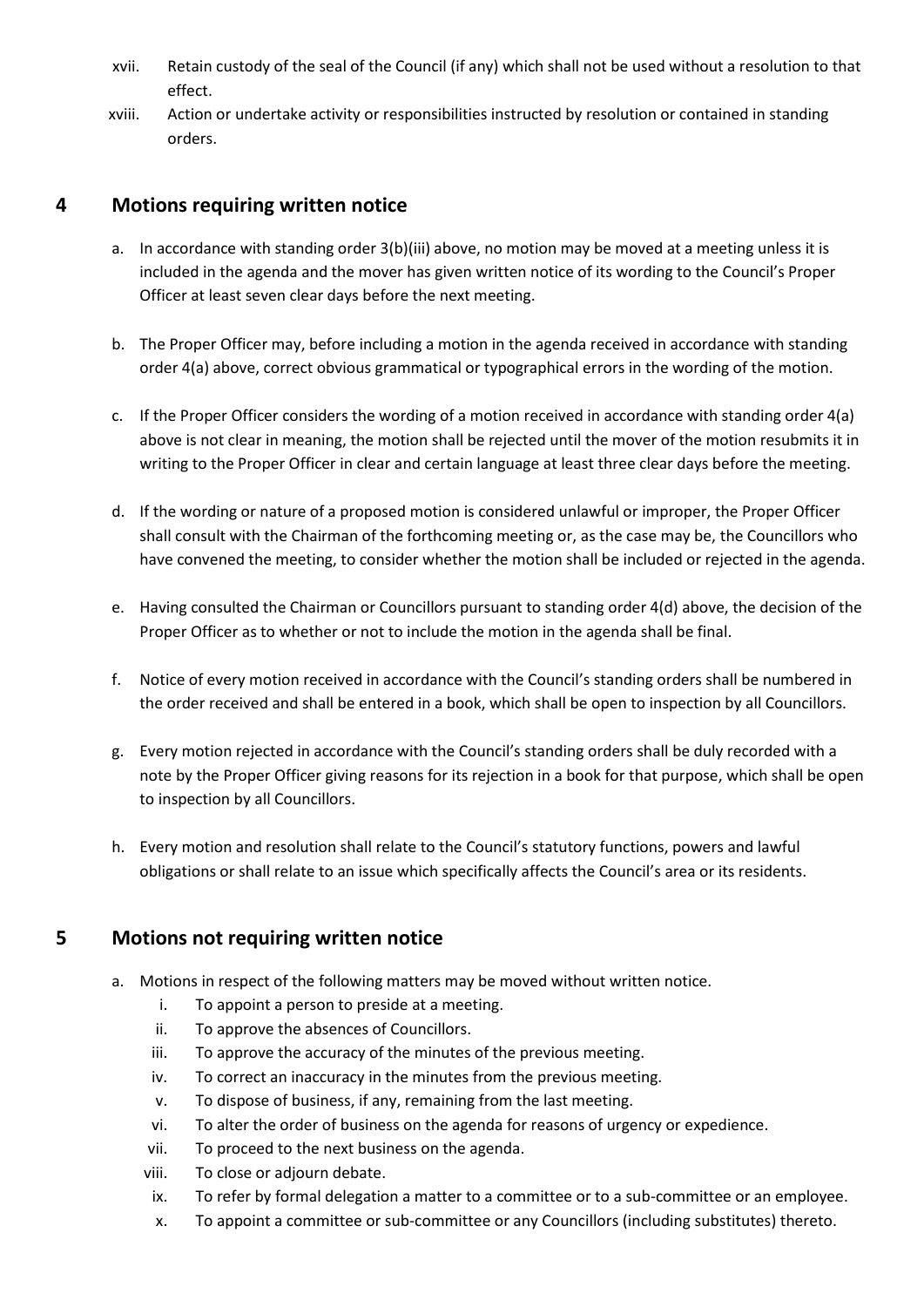- xi. To receive nominations to a committee or sub-committee.
- xii. To dissolve a committee or sub-committee.
- xiii. To note the minutes of a meeting of a committee or a sub-committee.
- xiv. To consider a report and/or recommendations made by a committee or a sub-committee or an employee.
- xv. To consider a report and/or recommendations made by an employee, professional advisor, expert or consultant.
- xvi. To authorise legal deeds [to be sealed by the Council's common seal] OR [signed by two Councillors] and witnessed.

*(See standing orders 14(a) and (b) below)*

- xvii. To authorise payment of monies up to £500
- xviii. To amend a motion relevant to the original or substantive motion under consideration which shall not have the effect of nullifying it.
- xix. To extend the time limit for speeches.
- xx. To exclude the press and public for all or part of a meeting.
- xxi. To silence or exclude from the meeting a Councillor or a member of the public for disorderly conduct.
- xxii. To give the consent of the Council if such consent is required by standing orders.
- xxiii. To suspend any standing order except those which are mandatory by law.
- xxiv. To adjourn the meeting.
- xxv. To appoint representatives to outside bodies and to make arrangements for those representatives to report back the activities of outside bodies.
- xxvi. To answer questions from Councillors.
- b. If a motion falls within the terms of reference of a committee or sub-committee or within the delegated powers conferred on an employee, a referral of the same may be made to such committee or subcommittee or employee provided that the Chairman may direct for it to be dealt with at the present meeting for reasons of urgency or expedience.

## **6 Rules of debate**

- a. Motions included in an agenda shall be considered in the order that they appear on the agenda unless the order is changed at the Chairman's direction for reasons of expedience.
- b. Subject to standing orders 4(a)-(e) above, a motion shall not be considered unless it has been proposed and seconded.
- c. Subject to standing order 3(b)(iii) above, a motion included in an agenda not moved by the Councillor who tabled it, may be treated as withdrawn.
- d. A motion to amend an original or substantive motion shall not be considered unless proper notice has been given after the original or substantive motion has been seconded and notice of such amendment, shall, if required by the Chairman, be reduced to writing and handed to the Chairman who shall determine the order in which they are considered.
- e. A Councillor may move amendments to his own motion. If a motion has already been seconded, an amendment to it shall be with the consent of the seconder.
- f. Any amendment to a motion shall be either:
	- i. To leave out words: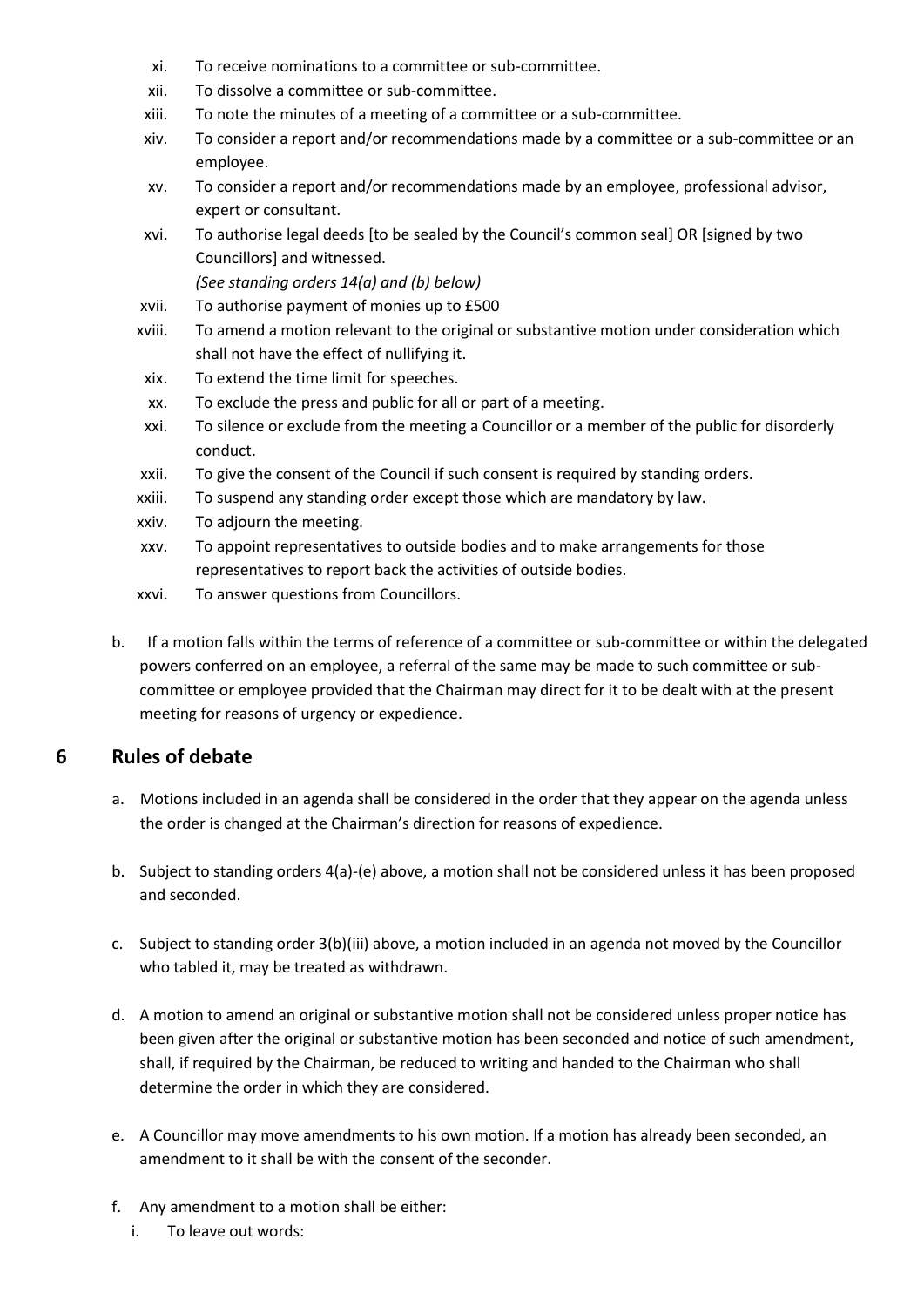- ii. To add words:
- iii. To leave out words and add other words.
- g. A proposed or carried amendment to a motion shall not have the effect of rescinding the original or substantive motion under consideration.
- h. Only one amendment shall be moved and debated at a time, the order of which shall be directed by the Chairman. No further amendment to a motion shall be moved until the previous amendment has been disposed of.
- i. Subject to standing order 6(h) above, one or more amendments may be discussed together if the Chairman considers this expedient but shall be voted upon separately.
- j. Pursuant to standing order 6(h) above, the number of amendments to an original or substantive motion, which may be moved by a Councillor, is limited to one.
- k. If an amendment is not carried, other amendments shall be moved in the order directed by the Chairman.
- l. If an amendment is carried, the original motion, as amended, shall take the place of the original motion and shall become the substantive motion upon which any further amendment may be moved.
- m. The mover of a motion or the mover of an amendment shall have a right of reply, not exceeding three minutes.
- n. Where a series of amendments to an original motion are carried, the mover of the original motion shall have a right of reply in respect of the substantive motion at the very end of debate and immediately before it is put to vote.
- o. Subject to standing order 6(m) and (n) above, a Councillor may not speak further in respect of any one motion except to speak once on an amendment moved by another Councillor or to make a point of order or to give a personal explanation.
- p. During the debate of a motion, a Councillor may interrupt only on a point of order or a personal explanation and the Councillor who was interrupted shall stop speaking. A Councillor raising a point of order shall identify the standing order which he considers has been breached or specify the irregularity in the meeting he is concerned by.
- q. A point of order shall be decided by the Chairman and his decision shall be final.
- r. With the consent of the seconder and/or of the meeting, a motion or amendment may be withdrawn by the proposer. A Councillor shall not speak upon the said motion or amendment unless permission for the withdrawal of the motion or amendment has been refused.
- s. Subject to standing order 6(o) above, when a Councillor's motion is under debate no other motion shall be moved except:
	- i. To amend the motion;
	- ii. To proceed to the next business;
	- iii. To adjourn the debate;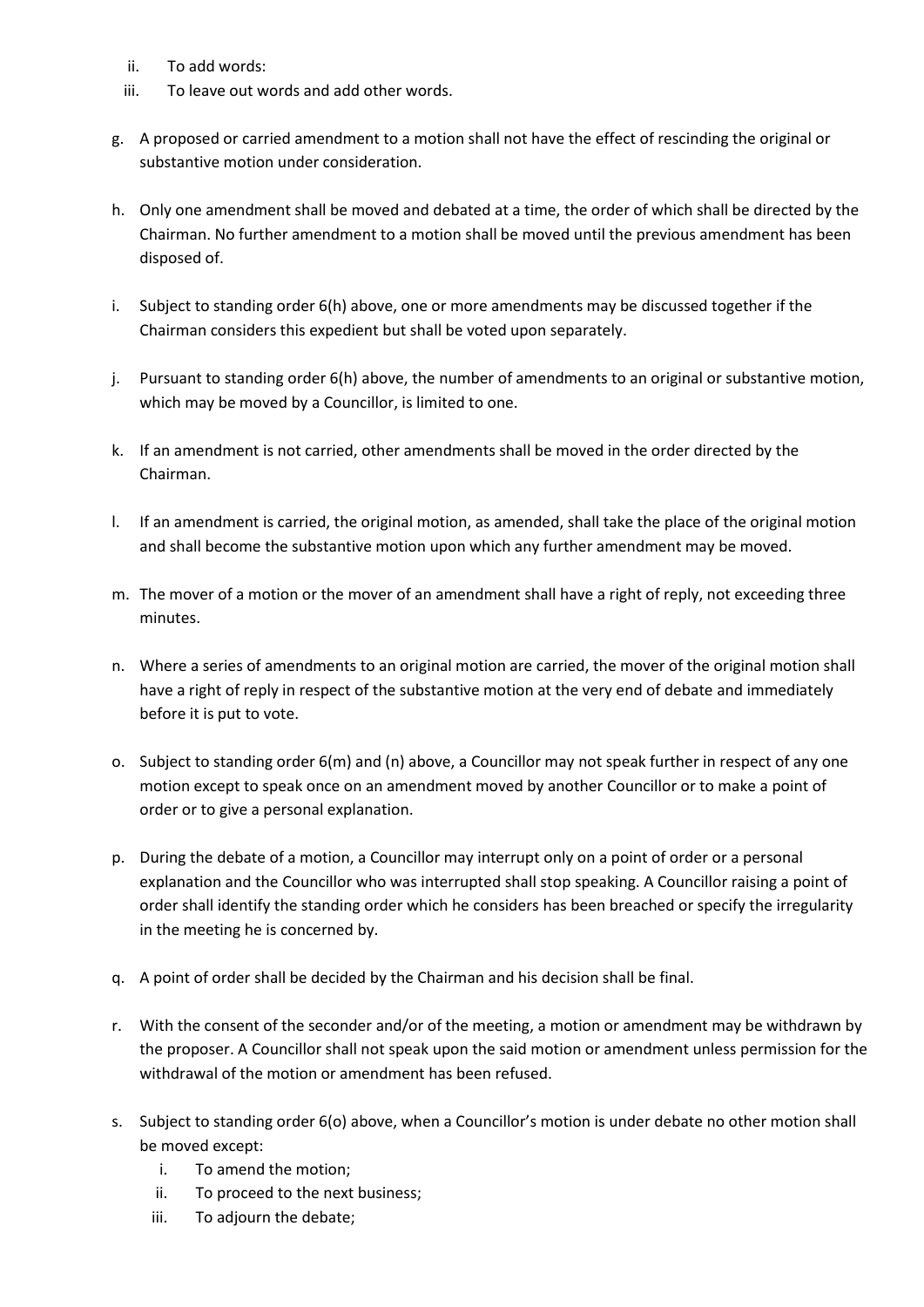- iv. To put the motion to a vote;
- v. To ask a person to be silent or for him to leave the meeting;
- vi. To refer a motion to a committee or sub-committee for consideration;
- vii. To exclude the public and press;
- viii. To adjourn the meeting;
- ix. To suspend any standing order, except those which are mandatory.
- t. In respect of standing order 6(s)(iv) above, the Chairman shall first be satisfied that the motion has been sufficiently debated before it is seconded and put to the vote. The Chairman shall call upon the mover of the motion under debate to exercise or waive his right of reply and shall put the motion to the vote after that right has been exercised or waived. The adjournment of a debate or of the meeting shall not prejudice the mover's right of reply at the resumption.

## **7 Code of Conduct (England)**

#### *See also model standing orders 1(d)-(i) above*

- a. All Councillors shall observe the code of conduct adopted by the Council.
- b. All Councillors shall undertake training in the code of conduct within six months of the delivery of their declaration of acceptance of office.
- c. If paragraph 12(2) of the code of conduct contained in the Local Authorities (Model Code of Conduct) Order 2007 (SI No. 1159) has been adopted by the Council or pursuant to relevant provisions in a statutory code of conduct in force at the time, Councillors may exercise the rights contained in standing order 7(d) below, only if members of the public are permitted to (i) make representations, (ii) answer questions and (iii) give evidence relating to the business being transacted.
- d. Councillors with a prejudicial interest in relation to any item of business being transacted at a meeting may (i) make representations, (ii) answer questions and (iii) give evidence relating to the business being transacted but must, thereafter, leave the room or chamber.

## **8 Questions**

- a. A Councillor may seek an answer to a question concerning any business of the Council provided seven clear days notice of the question has been given to the Proper Officer.
- b. Questions not related to items of business on the agenda for a meeting shall only be asked during the part of the meeting set aside for such questions.
- c. Every question shall be put and answered without discussion.

#### **9 Minutes**

- a. If a copy of the draft minutes of a preceding meeting has been circulated to Councillors no later than the day of service of the summons to attend the scheduled meeting they shall be taken as read.
- b. No discussion of the draft minutes of a preceding shall take place except in relation to their accuracy. A motion to correct an inaccuracy in the minutes shall be raised in accordance with standing order 5 (a)(iv) above.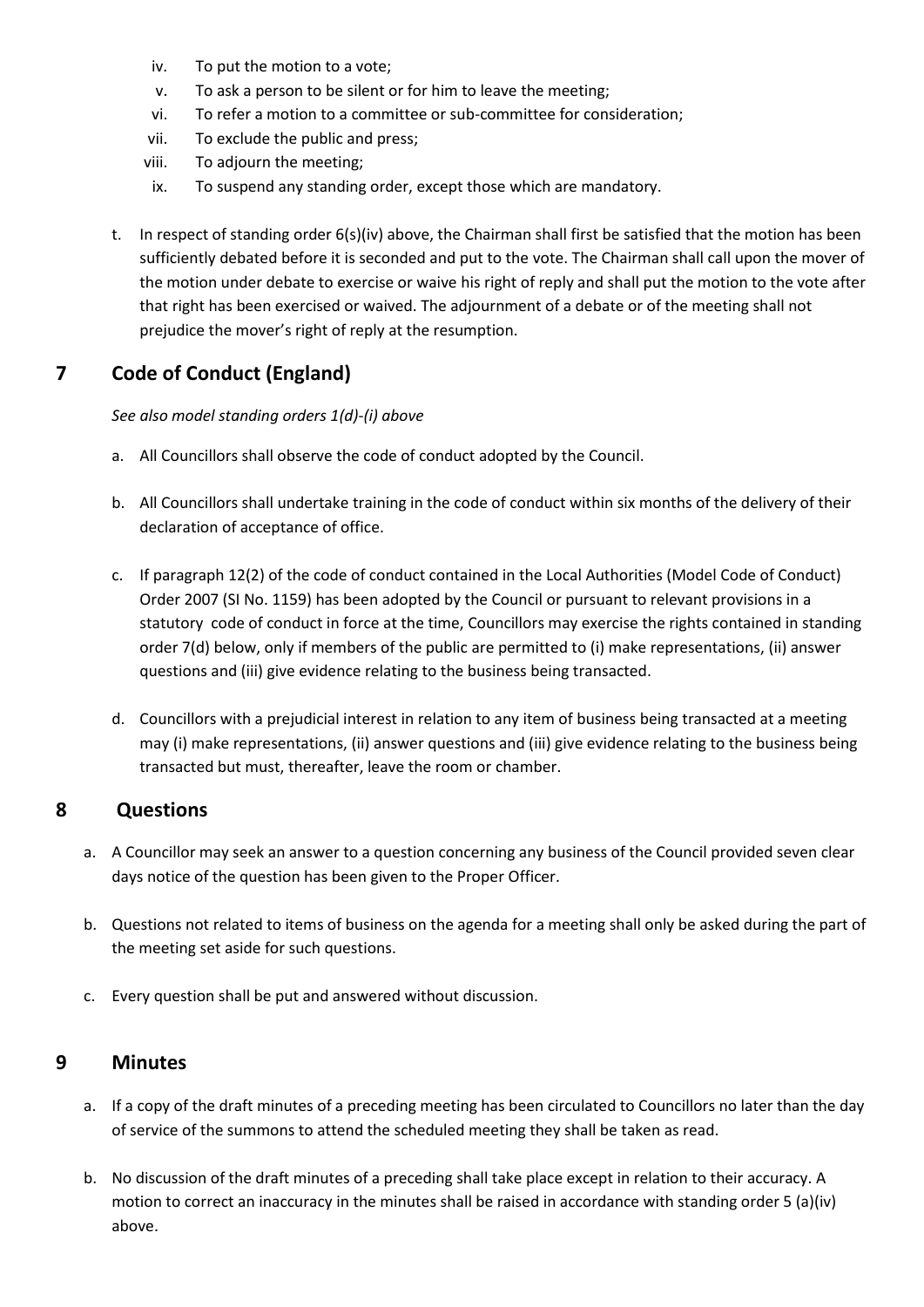- c. Minutes, including any amendment to correct their accuracy, shall be confirmed by the resolution and shall be signed by the Chairman of the meeting and stand as an accurate record of the meeting to which the minutes relate.
- d. If the Chairman of the meeting does not consider the minutes to be an accurate record of the meeting to which they relate, he shall sign the minutes and include a paragraph in the following terms or to the same effect. The Chairman of this meeting does not believe that the minutes of the meeting of the ( ) held on [date] in respect of ( ) were a correct record but his view was not upheld by the majority of the () and the minutes are confirmed as an accurate record of the proceedings."
- e. Upon a resolution which confirms the accuracy of the minutes of a meeting, any previous draft minutes or recordings of the meeting shall be destroyed.

## **10 Disorderly Conduct**

- a. No person shall obstruct the transaction of business at a meeting or behave offensively or improperly.
- b. If, in the opinion of the Chairman, there has been a breach of standing order 10(a) above, the Chairman shall express that opinion and thereafter any Councillor (including the Chairman) may move that the person be silenced or excluded from the meeting, and the motion, if seconded, shall be put forthwith and without discussion.
- c. If a resolution made in accordance with standing order 10(b) above, is disobeyed, the Chairman may take such further steps as may reasonably be necessary to enforce it and/or he may adjourn the meeting.

## **11 Rescission of previous resolutions**

- a. A resolution (whether affirmative or negative) of the Council shall not be reversed within 6 months except either by a special motion, the written notice whereof bears the names of at least four Councillors of the Council, or by a motion moved in pursuance of the report of recommendation of a committee.
- b. When a special motion or any other motion moved pursuant to standing order 11(a) above, has been disposed of, no similar motion may be moved within a further six months.

## **12 Voting on appointments**

a. Where more than two persons have been nominated for a position to be filled by the Council and none of those persons has received an absolute majority of votes in their favour, the name of the person having the least number of the votes shall be struck off the list and a fresh vote taken. This process shall continue until a majority of votes is given in favour of one person. Any tie may be settled by the Chairman's casting vote.

## **13 Expenditure**

- a. Any expenditure incurred by the Council shall be in accordance with the Council's financial regulations.
- b. The Council's financial regulations shall be reviewed once a year.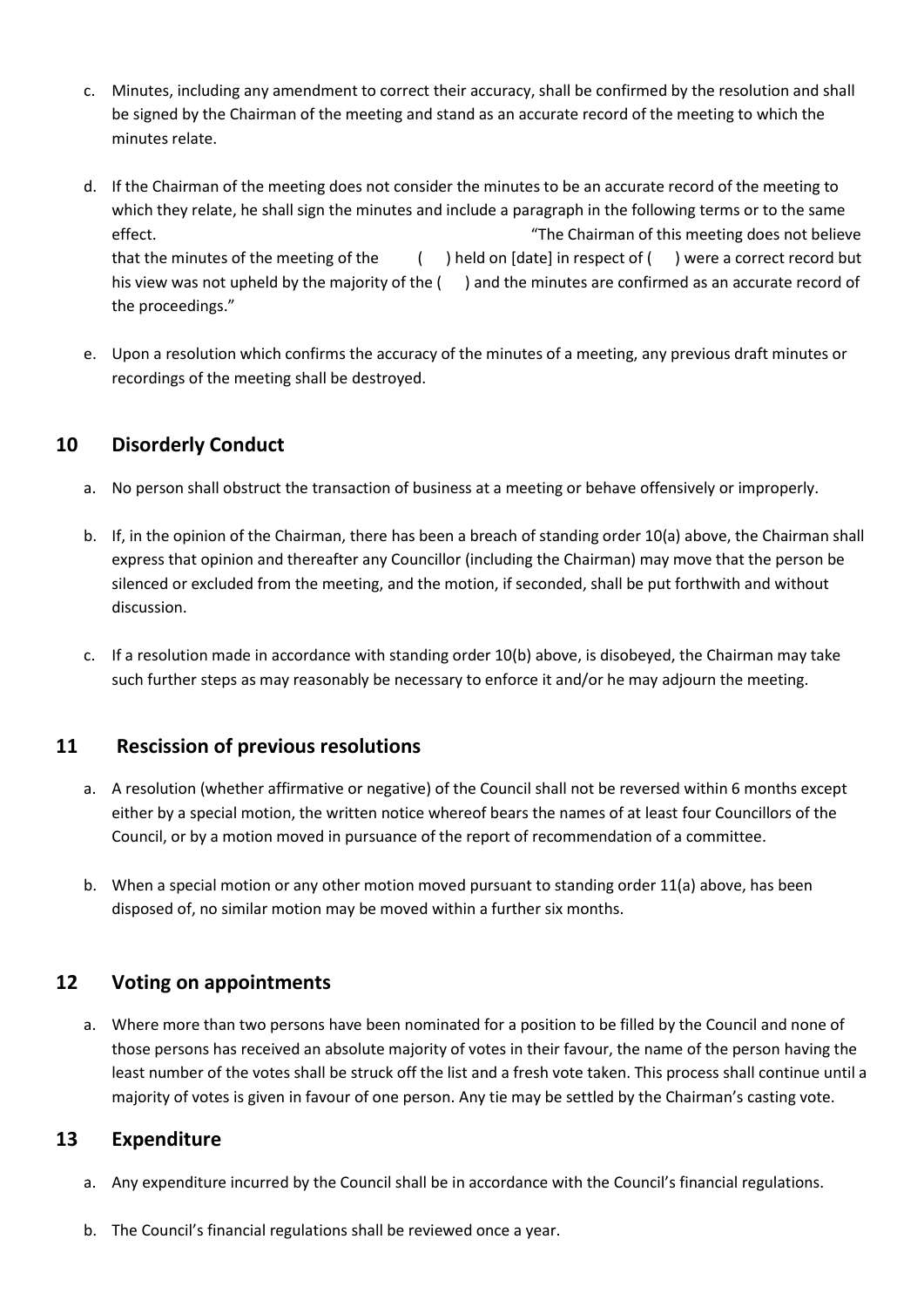c. The Council's financial regulations may make provision for the authorisation of the payment of money in exercise of any of the Council's functions to be delegated to a committee, sub-committee or to an employee.

## **14 Execution and sealing of legal deeds**

*(See also standing order 5(a)(xvi) above)*

- a. A legal deed shall not be executed on behalf of the Council unless the same has been authorised by a resolution.
- b. [In accordance with a resolution made under standing order 14(a) above, the Council's common seal shall alone be used for sealing a deed required by law. It shall be applied by the Proper Officer in the presence of two members of the Council who shall sign the deed as witnesses.]

(The above is applicable to a Council with a common seal.)

OR

[In accordance with a resolution made under standing order 14(a) above, any two members of the Council, may sign, on behalf of the Council, any deed required by law and the Proper Officer shall witness their signatures.]

(The above is applicable to a Council without a common seal.)

## **15 Committees**

#### *See also standing order 1 above*

- a. The Council may, at its annual meeting, appoint standing committees and may at any other time appoint such other committees as may be necessary, and:
	- i. Shall determine their terms of reference;
	- ii. May permit committees to determine the dates of their meetings;
	- iii. Shall appoint and determine the term of office of Councillor or non-Councillor members of such a committee (unless the appointment of non-Councillors is prohibited by law) so as to hold office no later than the next annual meeting;
	- iv. May appoint substitute Councillors to a committee whose role is to replace ordinary Councillors at a meeting of a committee if ordinary Councillors of the committee have confirmed to the Proper Officer one day before the meeting that they are unable to attend;
	- v. An ordinary member of a committee who has been replaced at a meeting by a substitute member (in accordance with standing order 15(a)(iv) above) shall not be permitted to participate in debate or vote on business at that meeting and may only speak during any public participation session during the meeting;
	- vi. May in accordance with standing orders, dissolve a committee at any time.

## **16 Sub-committees**

*See also standing order 1 above*

a. Unless there is a Council resolution to the contrary, every committee may appoint a sub-committee whose terms of reference and members shall be determined by resolution of the committee.

## **17 Extraordinary meetings**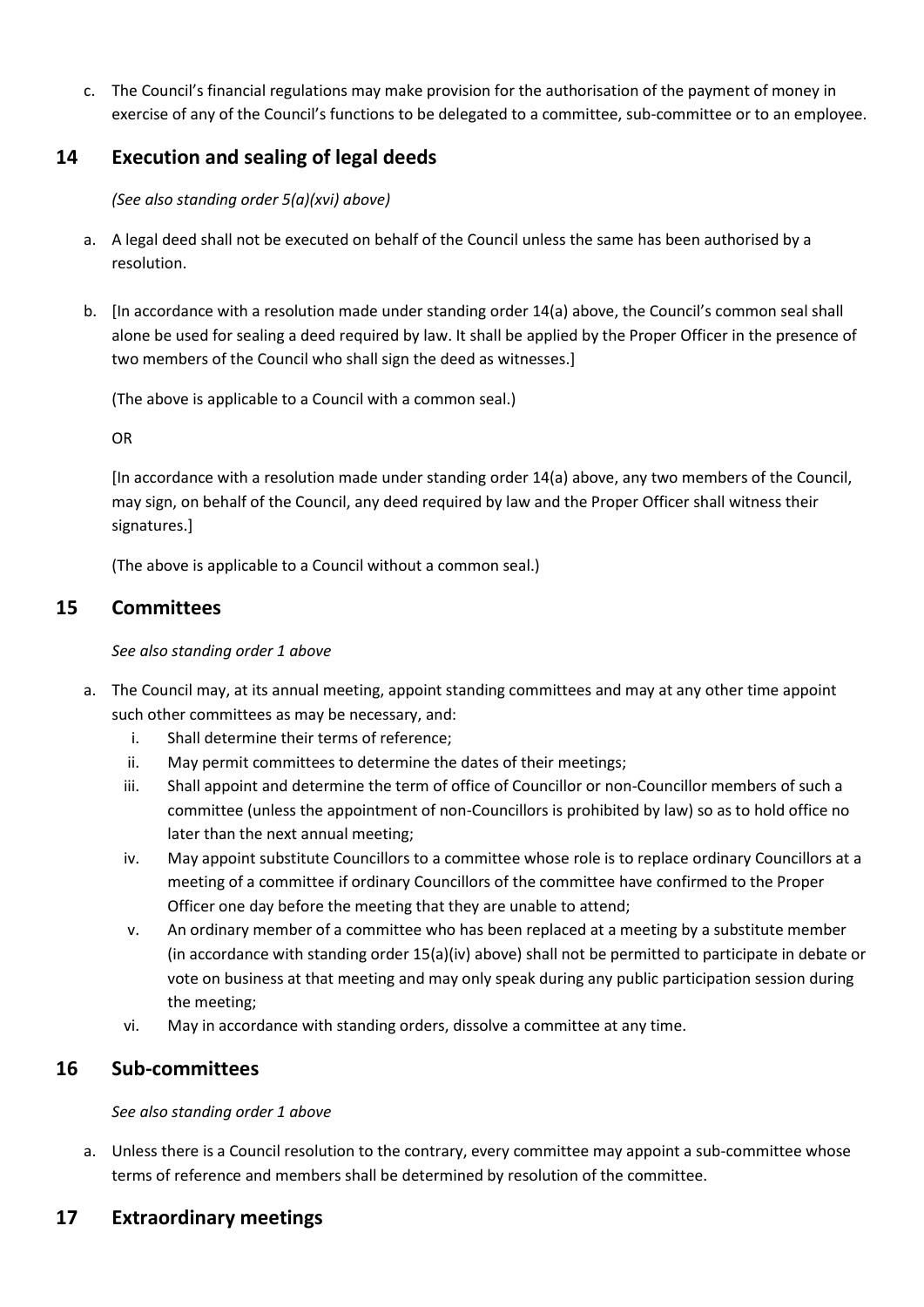#### *See also standing order 1 above*

- a. The Chairman of the Council may convene an extraordinary meeting of the Council at any time.
- b. If the Chairman of the Council does not or refuses to call an extraordinary meeting of the Council within seven days of having been requested to do so by two Councillors, those two Councillors may convene an extraordinary meeting of the Council. The statutory public notice giving the time, venue and agenda for such a meeting must be signed by the two Councillors.
- c. The Chairman of a committee (or sub-committee) may convene an extraordinary meeting of the committee or sub-committee at any time.
- d. If the Chairman of a committee (or a sub-committee) does not or refuses to call an extraordinary meeting within seven days of having been requested by to do so by two Councillors, those two Councillors may convene an extraordinary meeting of a committee (or sub-committee). The statutory public notice giving the time, venue and agenda for such a meeting must be signed by two Councillors.

#### **18 Advisory committees**

*See also standing order 1 above*

- a. The Council may appoint advisory committees comprised of a number of Councillors and non-Councillors.
- b. Advisory committees and any sub-committees may consist wholly of persons who are non-Councillors.

#### **19 Accounts and Financial Statement**

- a. All payments by the Council shall be authorised, approved and paid in accordance with the Council's financial regulations, which shall be reviewed at least annually.
- b. The Responsible Financial Officer shall supply to each Councillor as soon as practicable after 31 March, 30 June, 30 September and 31 December in each year a statement summarising the Council's receipts and payments for each quarter and the balances held at the end of a quarter. This statement should include a comparison with the budget for the financial year. A Financial Statement prepared on the appropriate accounting basis (receipts and payments, or income and expenditure) for a year to 31 March shall be presented to each Councillor before the end of the following month of May. The Statement of Accounts of the Council (which is subject to external audit), including the annual governance statement, shall be presented to Council for formal approval before 30 June.

## **20 Estimates/precepts**

- a. The Council shall approve written estimates for the coming financial year at its meeting before the end of January
- b. Any committee desiring to incur expenditure shall give the Proper Officer a written estimate of the expenditure recommended for the coming year no later than December.

## **21 Canvassing of and recommendations by Councillors**

a. Canvassing Councillors or the members of a committee or sub-committee, directly or indirectly, for appointment to or by the Council shall disqualify the candidate from such an appointment. The Proper Officer shall disclose the requirements of this standing order to every candidate.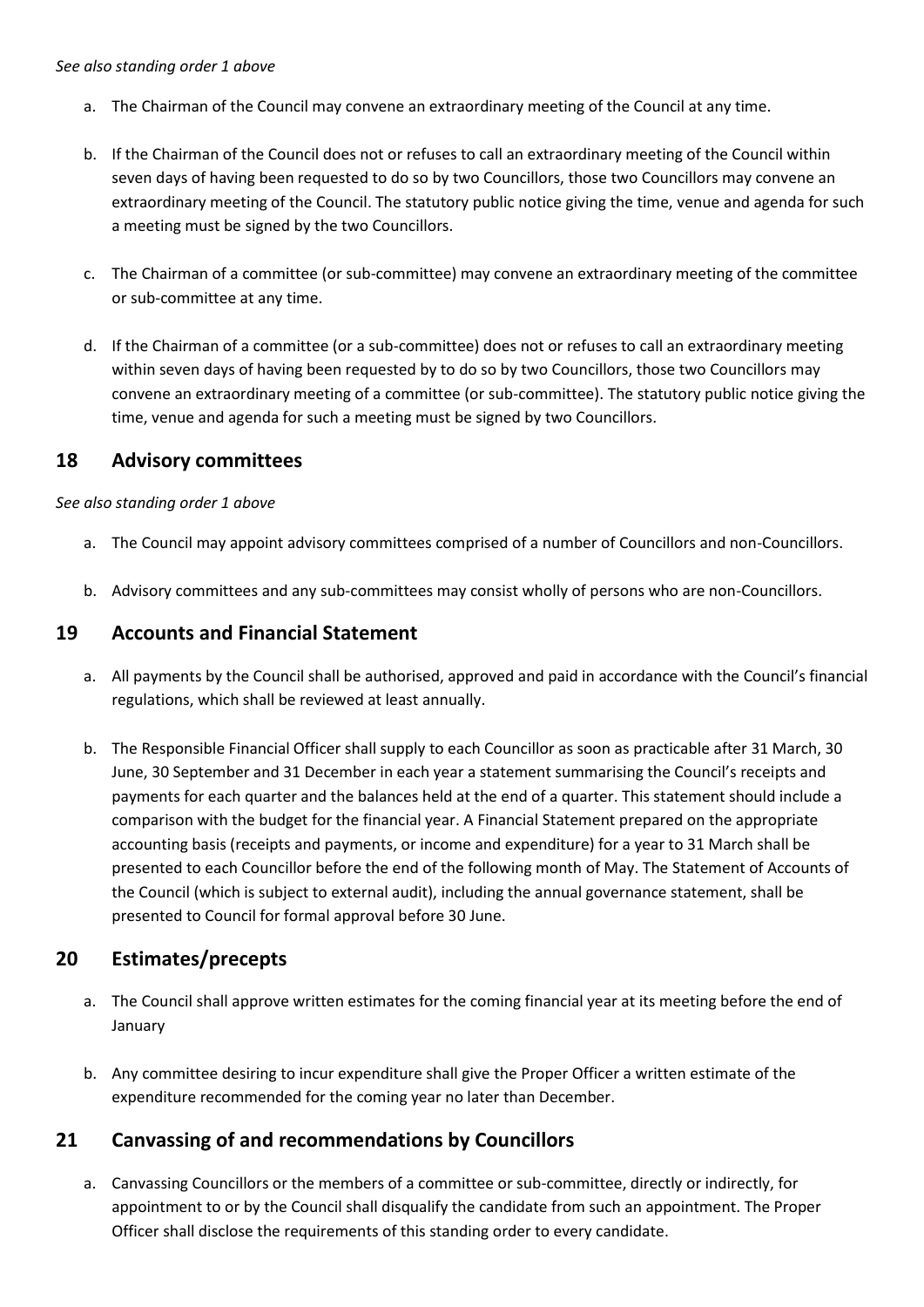- b. A Councillor or a member of a committee or sub-committee shall not solicit a person for appointment to or by the Council or recommend a person for such appointment or for promotion; but, nevertheless, any such person may give a written testimonial of a candidate's ability, experience or character for submission to the Council with an application for appointment.
- c. This standing order shall apply to tenders as if the person making the tender were a candidate for an appointment.

## **22 Inspection of documents**

a. Subject to standing orders to the contrary or in respect of matters which are confidential, a Councillor may, for the purpose of his official duties (but not otherwise), inspect any document in the possession of the Council or a committee or a sub-committee, and request a copy for the same purpose. The minutes of meetings of the Council, its committees or sub-committees shall be available for inspection by Councillors.

## **23 Unauthorised activities**

- a. Unless authorised by a resolution, no individual Councillor shall in the name or on behalf of the Council, a committee or a sub-committee:
	- i. Inspect any land and/or premises which the Council has a right or duty to inspect; or
	- ii. Issue orders, instructions or directions.

## **24 Confidential business**

- a. Councillors shall not disclose information given in confidence or which they believe, or ought to be aware is of a confidential nature.
- b. A Councillor in breach of the provisions of standing order 24(a) above may be removed from a committee or a sub-committee by a resolution of the Council.

## **25 Power of well-being (England)**

- a. Before exercising the power to promote well-being, a meeting of the full Council shall have passed a resolution to confirm it has satisfied the prescribed statutory criteria required to qualify as an eligible parish Council.
- b. The Council's period of eligibility begins on the date that the resolution under standing order 25(a) above was made and expires on the day before the annual meeting of the Council that takes place in a year of ordinary elections.
- c. After the expiry of its proceeding period of eligibility, the Council continues to be an eligible Council solely for the purpose of completing any activity undertaken in the exercise of the power to promote well-being which was not completed before the expiry of the Council's preceding period of eligibility referred to in standing order 25(b) above.

## **26 Matters affecting Council employees**

a. If a meeting considers any matter personal to a Council employee, it shall not be considered until the Council OR [the staffing committee] has decide whether or not the press and public shall be excluded pursuant to standing order 1(c) above.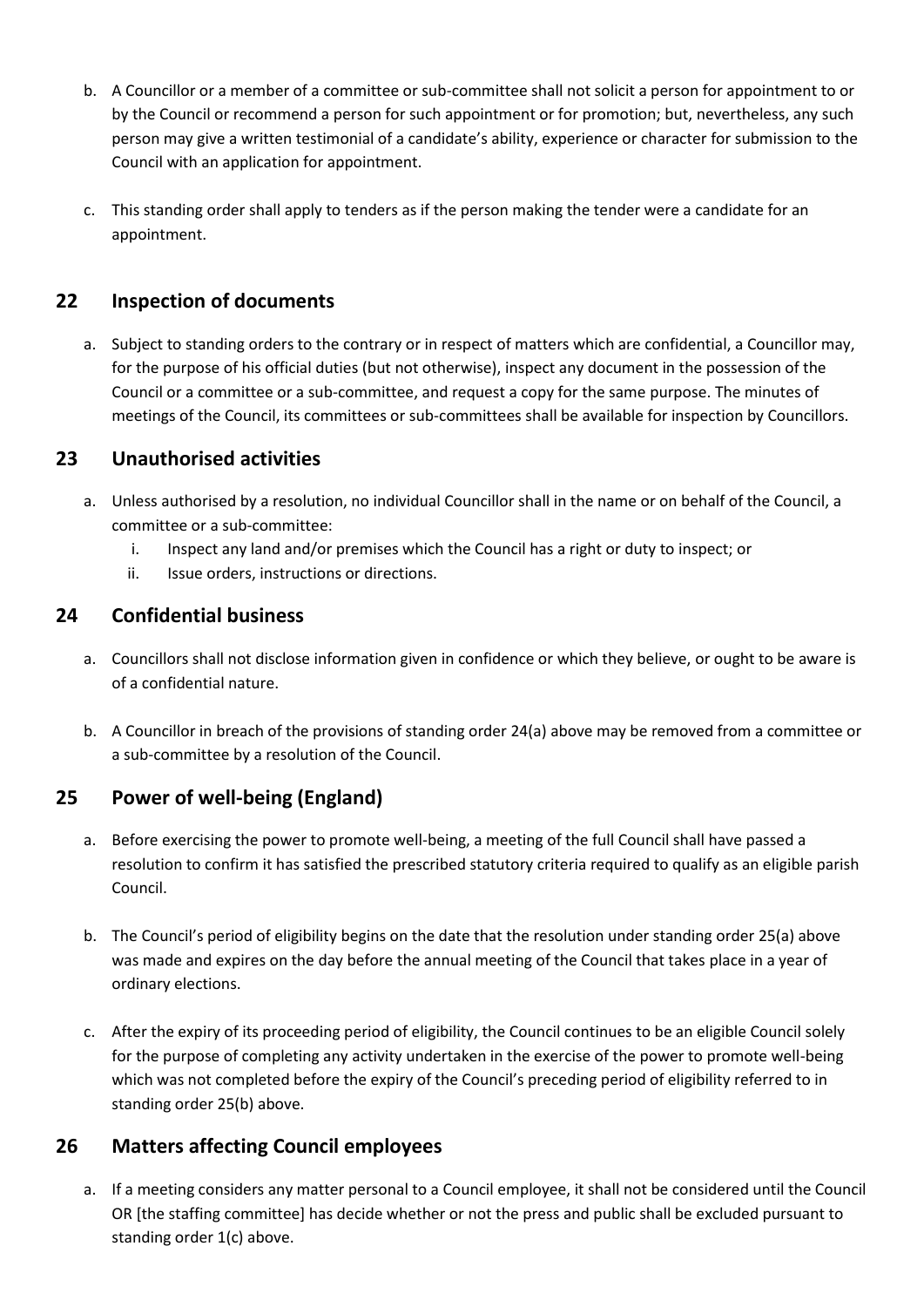- b. Subject to the Council's policy regarding absences from work, the Council's most senior employee shall notify the Chairman of the staffing committee, in his absence, the Vice-Chairman of the staffing committee, of any absence occasioned by illness or urgency and that person shall report such absence to the staffing committee at its next meeting.
- c. The Chairman of the staffing committee or in his absence, the Vice-Chairman shall upon a resolution conduct a review of the performance and/or appraisal of the employee's job title and shall keep a written record of it. The review and/or appraisal shall be reported back and shall be subject to approval by resolution by the staffing committee.
- d. Subject to the Council's policy regarding the handling of grievance matters, the Council's most senior employee (or other employees) shall contact the Chairman of the staffing committee OR the Vice-Chairman of the staffing committee in respect of an informal or formal grievance matter, and this matter shall be reported back and progressed by resolution of the staffing committee.
- e. Subject to the Council's policy regarding the handling of grievance and disciplinary matters, if an informal or formal grievance matter raised by [the employee's job title] relates to the Chairman or Vice-Chairman of [the staffing committee] this shall be communicated to another member of [the staffing committee], which shall be reported back and progressed by resolution of [the staffing committee].
- f. Any persons responsible for all or part of the management of Council employees shall keep written records of all meetings relating to their performance, and capabilities, grievance and disciplinary matters.
- g. The Council shall keep written records relating to employees secure. All paper records shall be secured under lock and electronic records shall be password protected.
- h. Records documenting reasons for an employee's absence due to ill health or details of a medical condition shall be made available only to those persons with responsibility for the same.
- i. Only persons with line management responsibilities shall have access to employee records referred to in standing orders 26(g) and (h) above if so justified.
- j. Access and means of access by keys and/or computer passwords to records of employment referred to in standing orders 26(g) and (h) above shall be provided only to (post holder) and/or the Chairman of the Council.

## **27 Freedom of Information Act 2000**

- a. All requests for information held by the Council shall be processed in accordance with the Council's policy in respect of handling requests under the Freedom of Information Act 2000.
- b. Correspondence from, and notices served by, the information Commissioner shall be referred by the Proper Officer to the Chairman of the Council. The said committee shall have the power to do anything to facilitate compliance with the Freedom of Information Act 2000 including exercising the powers of the Proper Officer in respect of Freedom of Information requests set out under standing order 3(b)(x) above.

## **28 Relations with press/media**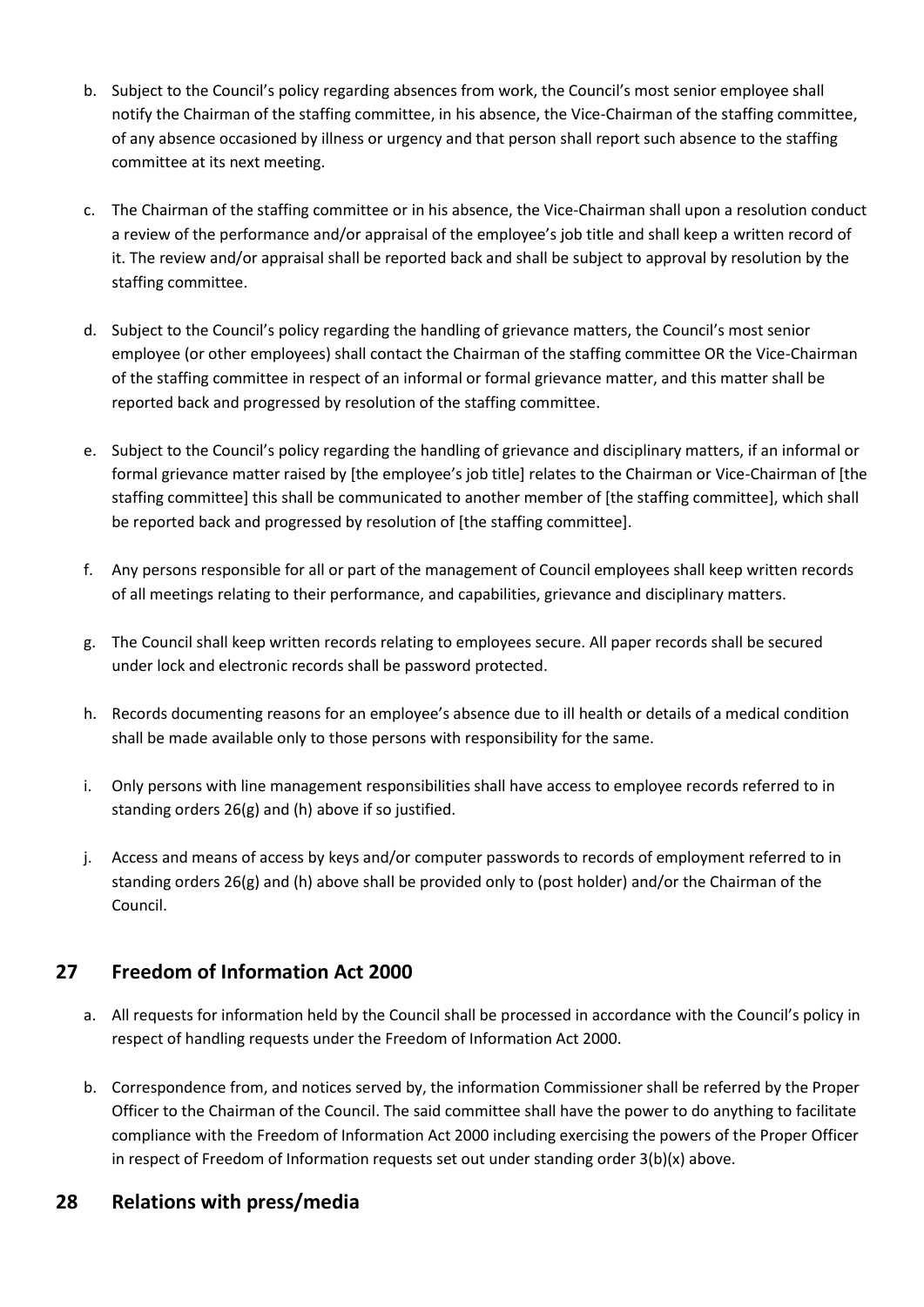- a. All requests from the press or other media for an oral or written statement or comment from the Council shall be processed in accordance with the Council's policy in respect of dealing with the press and/or other media.
- b. In accordance with the Council's policy in respect to dealing with the press and/or other media, Councillors shall not, in their official capacity, provide oral or written statements or written articles to the press or other media.

## **29 Liaison with District and County or Unitary Councillors**

- a. An invitation to attend a meeting of the Council shall be sent, together with the agenda, to the Councillor of the District and County Unitary Council representing its electoral ward.
- b. Unless the Council otherwise orders, a copy of each letter sent to the District or County or Unitary Council shall be sent to the District or County or Unitary Council Councillor representing its electoral ward.

## **30 Financial matters**

- a. The Council shall consider and approve financial regulations drawn up by the Responsible Financial Officer, which shall include detailed arrangements in respect of the following:
	- i. The accounting records and systems of internal control;
	- ii. The assessment and management of financial risks faced by the Council;
	- iii. The work of the Internal Auditor and the receipt of regular reports from the Internal Auditor, which shall be required at least annually;
	- iv. The inspection and copying by Councillors and local electors of the Council's accounts and/or orders of payment;
	- v. whether contracts with an estimated value below £25,000 due to special circumstances are exempt from a tendering process or procurement exercise
- b. Financial regulations shall be reviewed regularly and at least annually for fitness of purpose
- c. A public contract regulated by the Public Contracts Regulations 2015 with an estimated value in excess of £25,000 but less than the relevant thresholds referred to in standing order 30(f) is subject to the "light touch" arrangements under Regulations 109-114 of the Public Contracts Regulations 2015 unless it proposes to use an existing list of approved suppliers (framework agreement).
- d. Subject to additional requirements in the financial regulations of the Council, the tender process for contracts for the supply of goods, materials, services or the execution of works shall include, as a minimum, the following steps:
	- i. a specification for the goods, materials, services or the execution of works shall be drawn up;
	- ii. an invitation to tender shall be drawn up to confirm (i) the Council's specification (ii) the time, date and address for the submission of tenders (iii) the date of the Council's written response to the tender and (iv) the prohibition on prospective contractors contacting councillors or staff to encourage or support their tender outside the prescribed process;
	- iii. the invitation to tender shall be advertised in a local newspaper and in any other manner that is appropriate;
	- iv. tenders are to be submitted in writing in a sealed marked envelope addressed to the Proper Officer;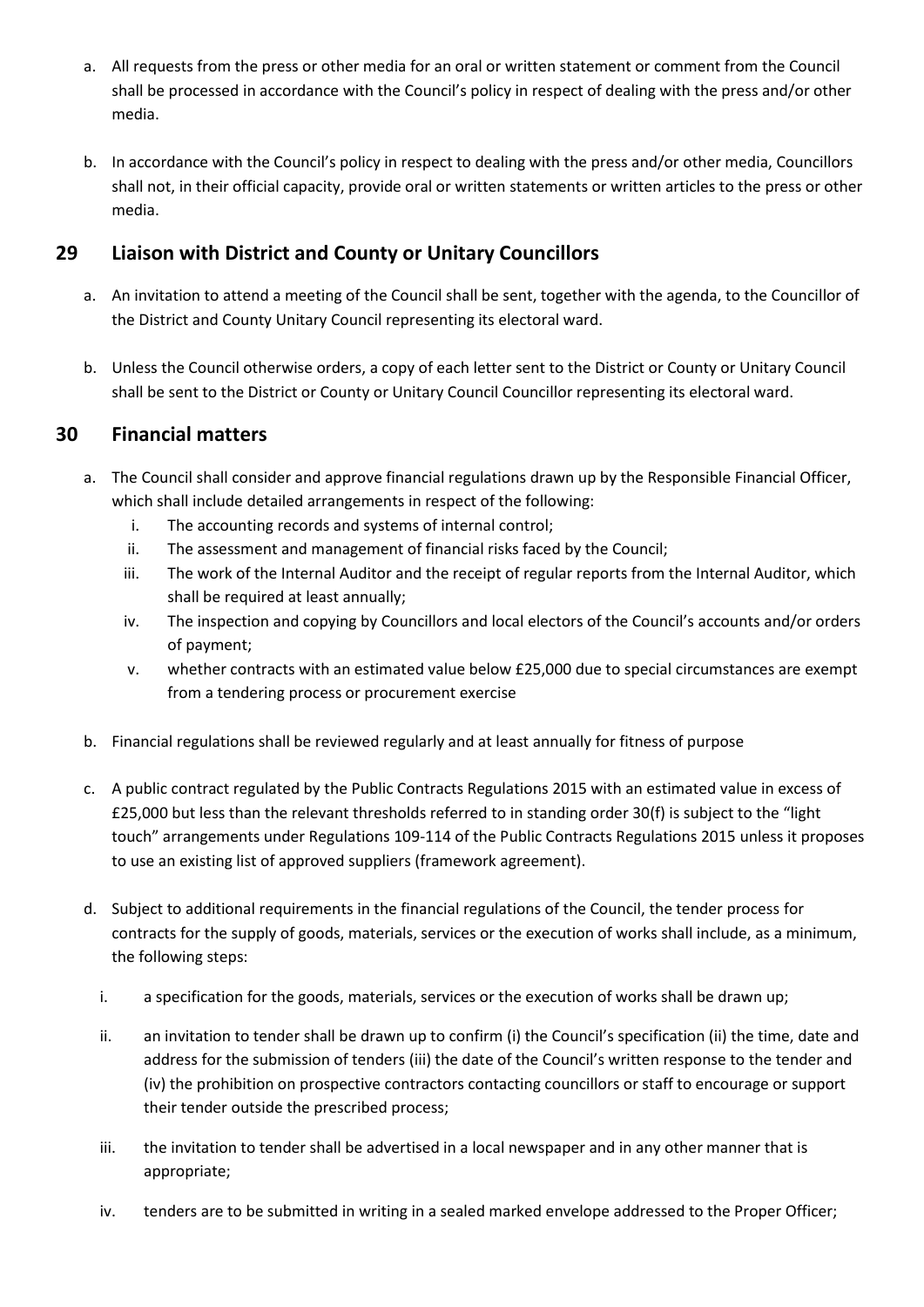- v. tenders shall be opened by the Proper Officer in the presence of at least one councillor after the deadline for submission of tenders has passed;
- vi. tenders are to be reported to and considered by the appropriate meeting of the Council or a committee or sub-committee with delegated responsibility.
- e. Neither the Council, nor a committee or a sub-committee with delegated responsibility for considering tenders, is bound to accept the lowest value tender.
- f. Where the value of a contract is likely to exceed the threshold specified by the Office of Government Commerce from time to time, the Council must consider whether the Public Contracts Regulations 2015 or the Utilities Contracts Regulations 2016 apply to the contract and, if either of those Regulations apply, the Council must comply with procurement rules. NALC's procurement guidance contains further details.

## **31 Allegation of breaches of the code of conduct**

- a. On receipt of a notification that there has been an alleged breach of the code of conduct the Proper Officer shall refer it to a committee known as the staffing committee.
- b. Where the notification relates to a complaint made by the Proper Officer, the Proper Officer shall notify the Chairman of the staffing committee of that fact, who, upon receipt of such notification, shall nominate a person to assume the duties of the Proper Officer set out in the remainder of this standing order, who shall continue to act in respect of that matter as such until the complaint is resolved.
- c. Where a notification relates to a complaint made by an employee (not being the Proper Officer) the Proper Officer shall ensure that the employee in question does not deal with any aspect of the complaint.
- d. The subject matter of notifications shall be confidential and, in so far as it is possible to do so by law, the Council (including the Proper Officer and the Chairman of the staffing committee) shall take the steps set out below, together with other steps considered necessary, to maintain confidentiality.
	- i. Draft the summonses and agendas in such a way that the identity and subject matter of the complaint are not disclosed.
	- ii. Ensure that any background papers containing the information set out in standing order 31(a) above are not made public.
	- iii. Ensure that the public and press are excluded from meetings as appropriate.
	- iv. Ensure that the minutes of meetings preserve confidentiality.
	- v. Consider any liaison that may be required with the person or body with statutory responsibility for the investigation of the matter.
- e. Standing order 31(d) above should not be taken to prohibit the Council (whether through the Proper Officer or the Chairman of the staffing committee or otherwise) from disclosing information to members and officers of the Council or to other persons where such disclosure is necessary to deal with the complaint or is required by law.
- f. The staffing committee shall have the power to:
	- i. Seek documentary and other evidence from the person or body with statutory responsibility for investigation of the matter;
	- ii. Seek and share information relevant to the complaint;